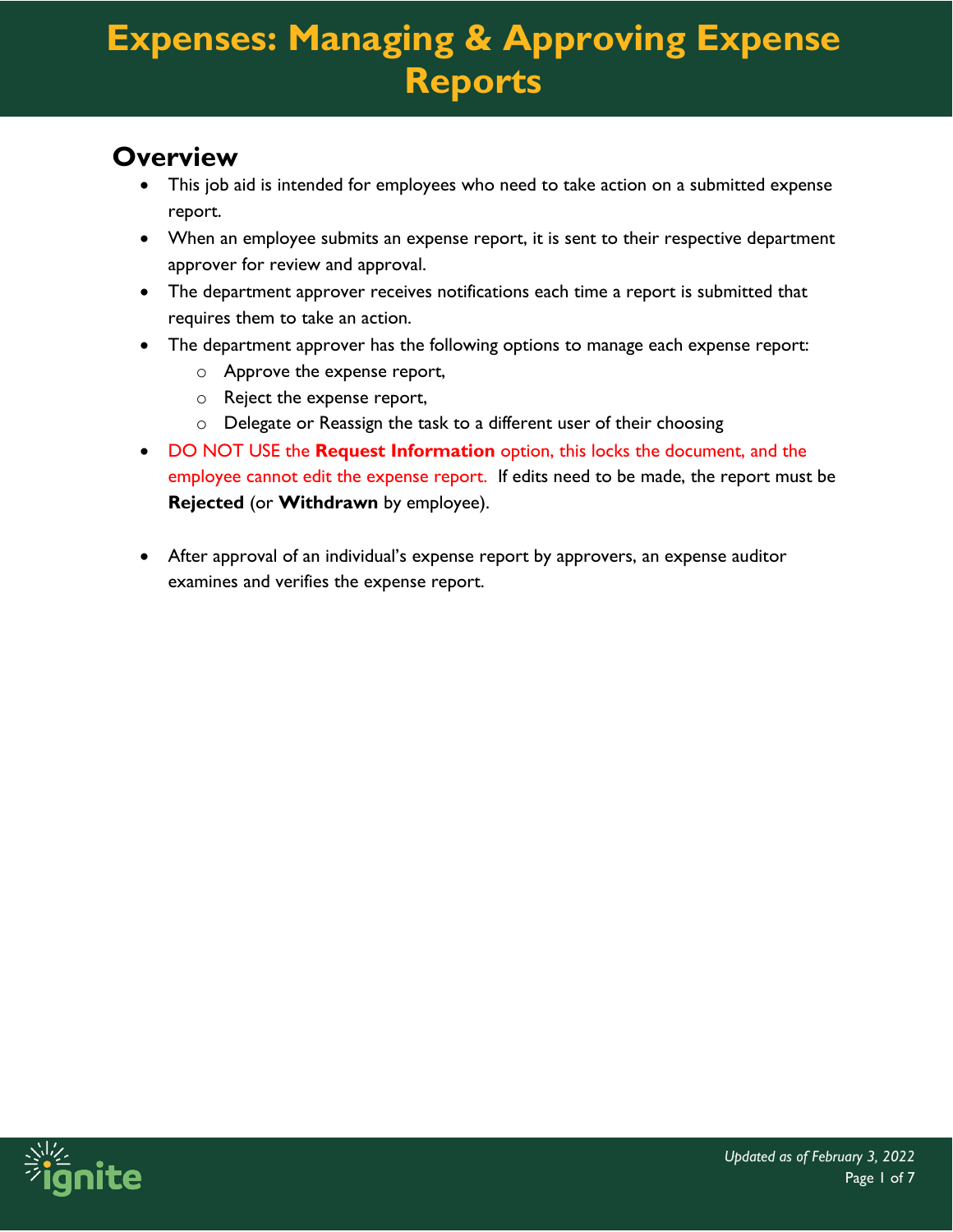#### **1. Navigating to and Reviewing an Expense Report**

- 1. There are two options to view submitted **Expense Reports**
	- a. Option 1: Click on the **Notifications Bell** in the top right corner of the screen.

| <b>Sulge SIT</b><br>$=$ $\mathbf{B}_{\mathbf{r}}$ | ⋒                                 |             |                             |                 |                       |
|---------------------------------------------------|-----------------------------------|-------------|-----------------------------|-----------------|-----------------------|
|                                                   | Good morning, Testuser_TL_s14!    |             |                             |                 |                       |
|                                                   | Me<br>My Team<br>My Client Groups | Sales       | <b>Help Desk</b><br>Service | Procurement     | $\blacktriangleright$ |
|                                                   | <b>QUICK ACTIONS</b>              | <b>APPS</b> |                             |                 |                       |
|                                                   | M<br>Personal Details             | 怖           | ĩî                          | 距               |                       |
|                                                   | Document Records<br>⊕             | Directory   | Onboarding                  | Checklist Tasks |                       |
|                                                   | L≣k<br>Identification Info        |             |                             |                 |                       |

b. Select the **Expense Report** you wish to manage by clicking on the link from the displayed list. If it is not showing in the most recent notifications, select **Show**  All to view all the notifications available to you and select from there.

| $\equiv$                                                                                            |  |
|-----------------------------------------------------------------------------------------------------|--|
| <b>Fignite SIT</b><br>Notifications<br>Show All                                                     |  |
| Q search<br>Good morning, Te                                                                        |  |
| <b>ACTION REQUIRED</b><br>1 minute ago                                                              |  |
| Expense Report Approval EXP0023945816 for Andrew Testuser_PO_s1 (1.00 USD)                          |  |
| Me<br>My Client<br>My Team<br><b>ACTION REQUIRED</b><br>2 minutes ago                               |  |
| Expense Report Approval EXP0023945809 for Andrew Testuser_PO_s1 (1.00 USD)                          |  |
| Andrew Testuser PO s1<br><b>QUICK ACTIONS</b>                                                       |  |
| <b>ACTION REQUIRED</b><br>3 minutes ago                                                             |  |
| Expense Report Approval EXP0023945802 for Andrew Testuser_PO_s1 (1.00 USD)                          |  |
| Personal Details<br>Andrew Testuser_PO_s1<br>ıд                                                     |  |
| <b>ACTION REQUIRED</b><br>4 minutes ago                                                             |  |
| Expense Report Approval EXP0023945791 for Andrew Testuser_PO_s1 (1.00 USD)<br>Document Records<br>伯 |  |
| Andrew Testuser_PO_s1                                                                               |  |

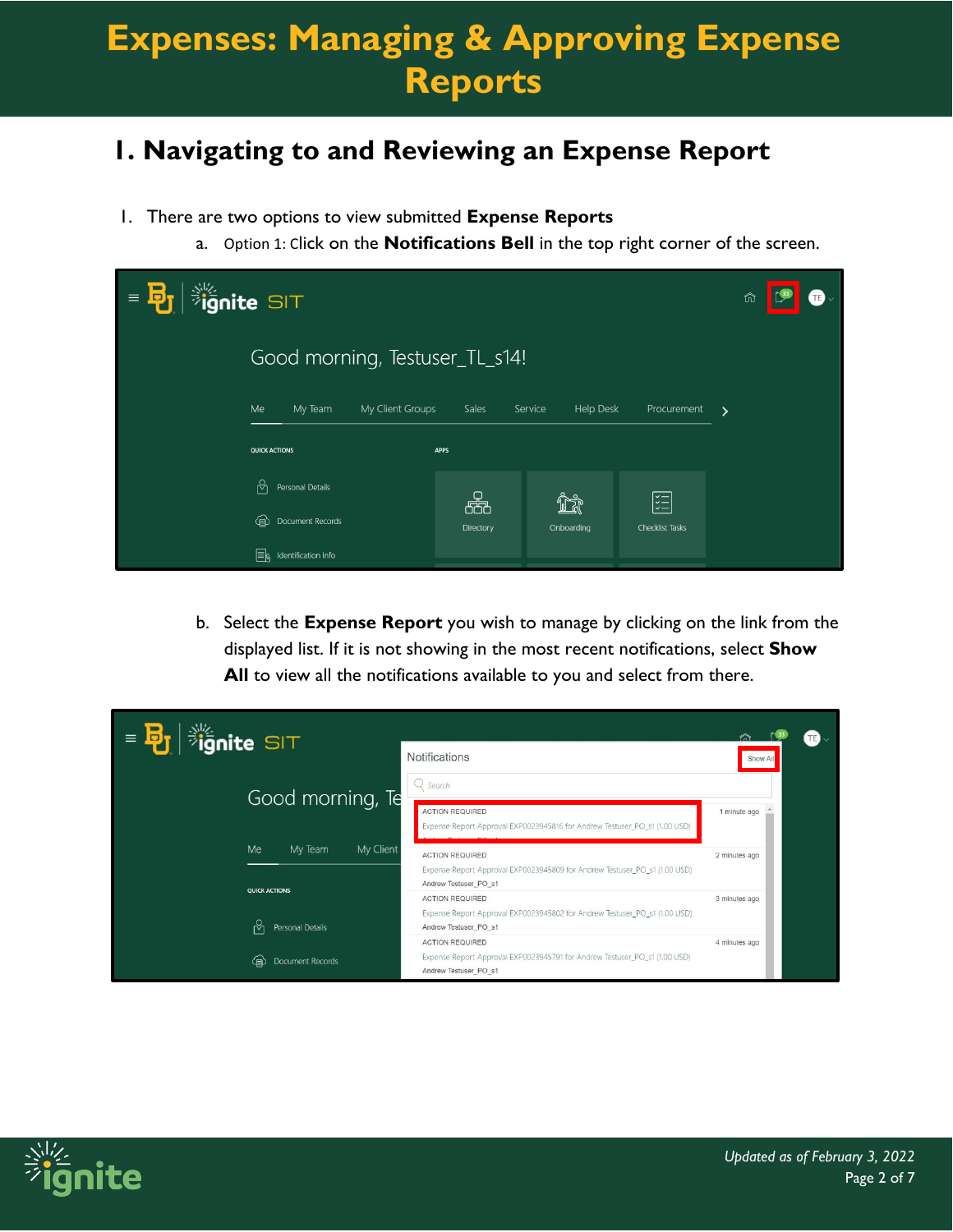c. Option 2: Navigate to the **Me** heading on the home page, scroll down and click on the **Expenses** tile.

| <b>B<sub>J</sub></b> <i>ignite</i> BPT<br>$\equiv$ |                                |                                                              |                             |                  |                            |                    |
|----------------------------------------------------|--------------------------------|--------------------------------------------------------------|-----------------------------|------------------|----------------------------|--------------------|
| Good afternoon, Smith!                             |                                |                                                              |                             |                  |                            |                    |
|                                                    |                                |                                                              |                             |                  |                            |                    |
| My Client Groups<br>My Team<br>Me                  | <b>Benefits Administration</b> | Sales                                                        | Service                     | <b>Help Desk</b> | Contract Management        | $\mathbf{\lambda}$ |
| <b>QUICK ACTIONS</b>                               | <b>APPS</b>                    |                                                              |                             |                  |                            |                    |
| ကိ<br>Personal Details                             |                                |                                                              |                             |                  |                            |                    |
| 军<br>Document Records                              | .<br>25<br>Directory           | Onboarding                                                   | ᄙ<br><b>Checklist Tasks</b> | JΦ<br>Pay        | ்ட<br>Time and<br>Absences |                    |
| l≡k<br>Identification Info                         |                                |                                                              |                             |                  |                            |                    |
| ⊠<br>Contact Info                                  | ႐ုပ္ပ                          | $\heartsuit$                                                 | $\geq$                      | ▷                | ऻॏॗऀऀ                      |                    |
| ු<br>Family and Emergency Contacts                 | Career and<br>Performance      | Personal<br>Information                                      | Learning                    | What to Learn    | <b>Benefits</b>            |                    |
| ₷<br>My Organization Chart                         |                                |                                                              |                             |                  |                            |                    |
| 圖<br>My Public Info                                | ௹                              | $\frac{2}{2}$                                                | $\mathbb{E}$                | <b>CON</b>       |                            |                    |
| ⊕<br>Change Photo                                  | Current Jobs                   | Wellness                                                     | Personal Brand              | Volunteering     | Competitions               |                    |
| ్తిం<br>Information Sharing                        |                                |                                                              |                             |                  |                            |                    |
| ₩<br>Employment Info                               | ٥<br><b>Web Clock</b>          | $\boxed{\underline{\mathbb{S}}}$<br>Roles and<br>Delegations | ධ<br>Expenses               |                  |                            |                    |
| ₩<br><b>Additional Assignment Info</b>             |                                |                                                              |                             |                  |                            |                    |

d. Option 2: From the Travel and Expense area, click on the **Approvals** tab. All reports in your queue for approval can be accessed from here.



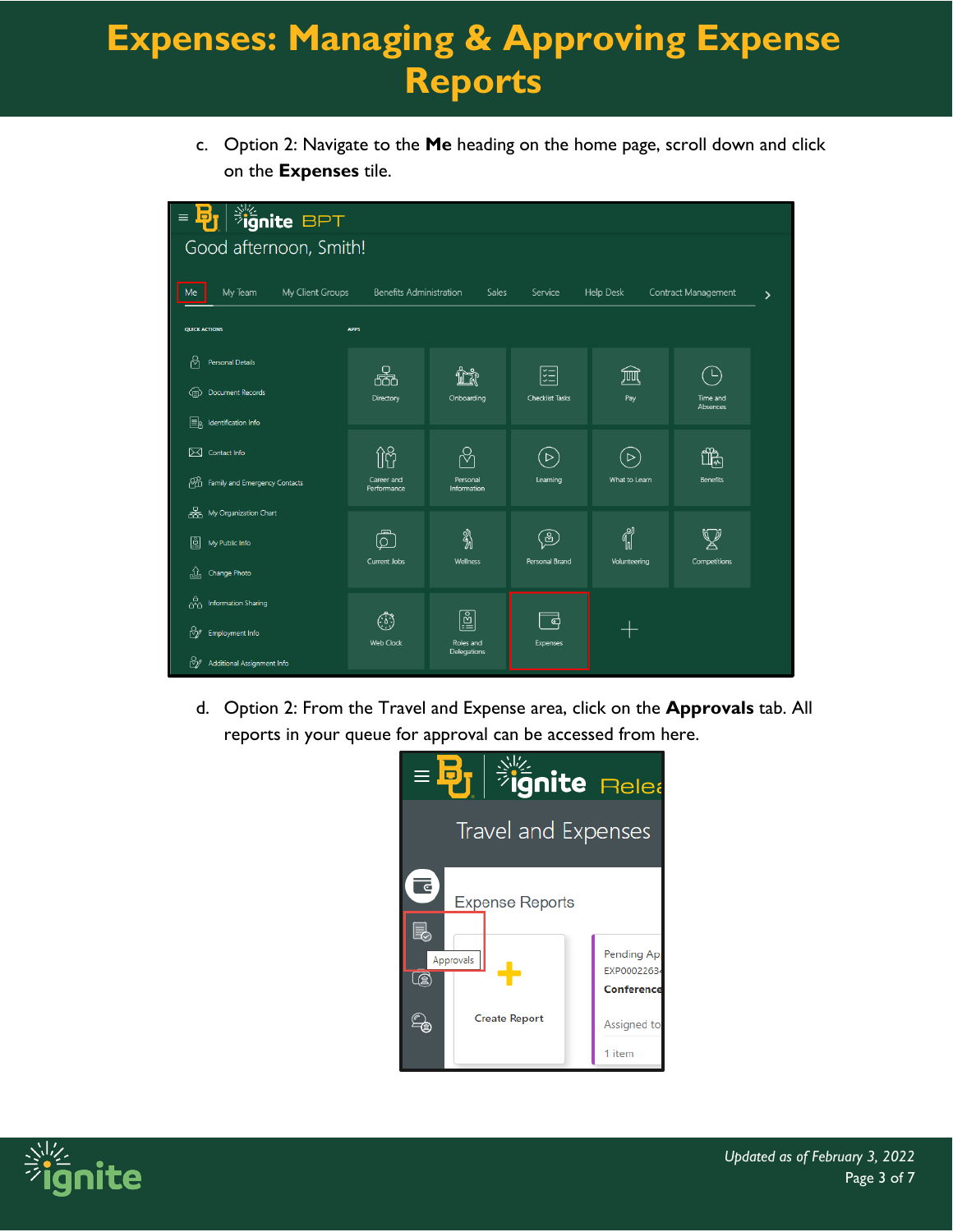2. A new window will open containing the approval screen for the selected **Expense Report**.

| Expense Report Approval EXP000226347815 for                                   | <b>View Expense Report</b> | Actions $\blacktriangledown$ | <b>Approve</b> | Reject |
|-------------------------------------------------------------------------------|----------------------------|------------------------------|----------------|--------|
| <b>Expense Approval</b>                                                       |                            |                              |                |        |
| 599.00 USD                                                                    |                            |                              |                |        |
| EXP000226347815 submitted on 11/30/2021<br>Conference Travel                  |                            |                              |                |        |
| <b>Expense Items</b>                                                          |                            |                              |                |        |
| 11/08/2021 Lodging<br>Hilton - Conference Lodging<br>Dallas, TX               |                            | 345.00                       |                |        |
| 11/08/2021 Mileage - Personal Car<br>Drove to Conference in Dallas            |                            | 112.00<br>200 Miles          |                |        |
| 11/06/2021 Meals - Per Diem<br>Individual meals while traveling<br>Dallas, TX |                            | 142.00<br>3 Days             |                |        |
|                                                                               |                            |                              |                |        |

a. Click **View Expense Report** to open the expense report for review. Click the expense item date to open specific expense item details for review.

| Expense Report: EXP000226347815                                                       |                               |                                           |                                  | <b>Submit Receipts</b>                       | Cancel                  |
|---------------------------------------------------------------------------------------|-------------------------------|-------------------------------------------|----------------------------------|----------------------------------------------|-------------------------|
| Purpose Conference Travel                                                             |                               | ▲ Report Total                            |                                  |                                              |                         |
| Attachments None<br>Ι.                                                                |                               | <b>Payment Method</b> Electronic Domestic |                                  |                                              |                         |
| Pending manager approval<br><b>Status</b>                                             |                               | Employer Pays You 599.00 USD              |                                  |                                              |                         |
| <b>Comments (150 Character Max)</b>                                                   |                               | 599.00 USD                                |                                  |                                              |                         |
| <b>Professional Development</b><br><b>Function</b>                                    |                               |                                           |                                  |                                              | $\frac{(\cdot)}{\cdot}$ |
| Expense Items (3)                                                                     |                               |                                           |                                  |                                              |                         |
| Date $\blacktriangledown$<br>Type $\blacktriangledown$<br>Amount $\blacktriangledown$ | Merchant $\blacktriangledown$ | Location $\blacktriangledown$             | Description $\blacktriangledown$ | <b>Attachments</b><br>$\left  \cdot \right $ |                         |
| Mileage - Personal<br>11/08/2021<br>112.00 USD<br>Car                                 |                               | <b>United States</b>                      | Drove to Conference in Dallas    | Add attachment                               |                         |
| 142.00 <b>USD</b><br>Meals - Per Diem<br>11/06/2021                                   |                               | Dallas, TX                                | Individual meals while traveling | Add attachment                               |                         |
| 345.00 USD<br>11/08/2021<br>Lodging                                                   | Hilton                        | Dallas, TX                                | Conference Lodging               | $\equiv$ (1)                                 |                         |

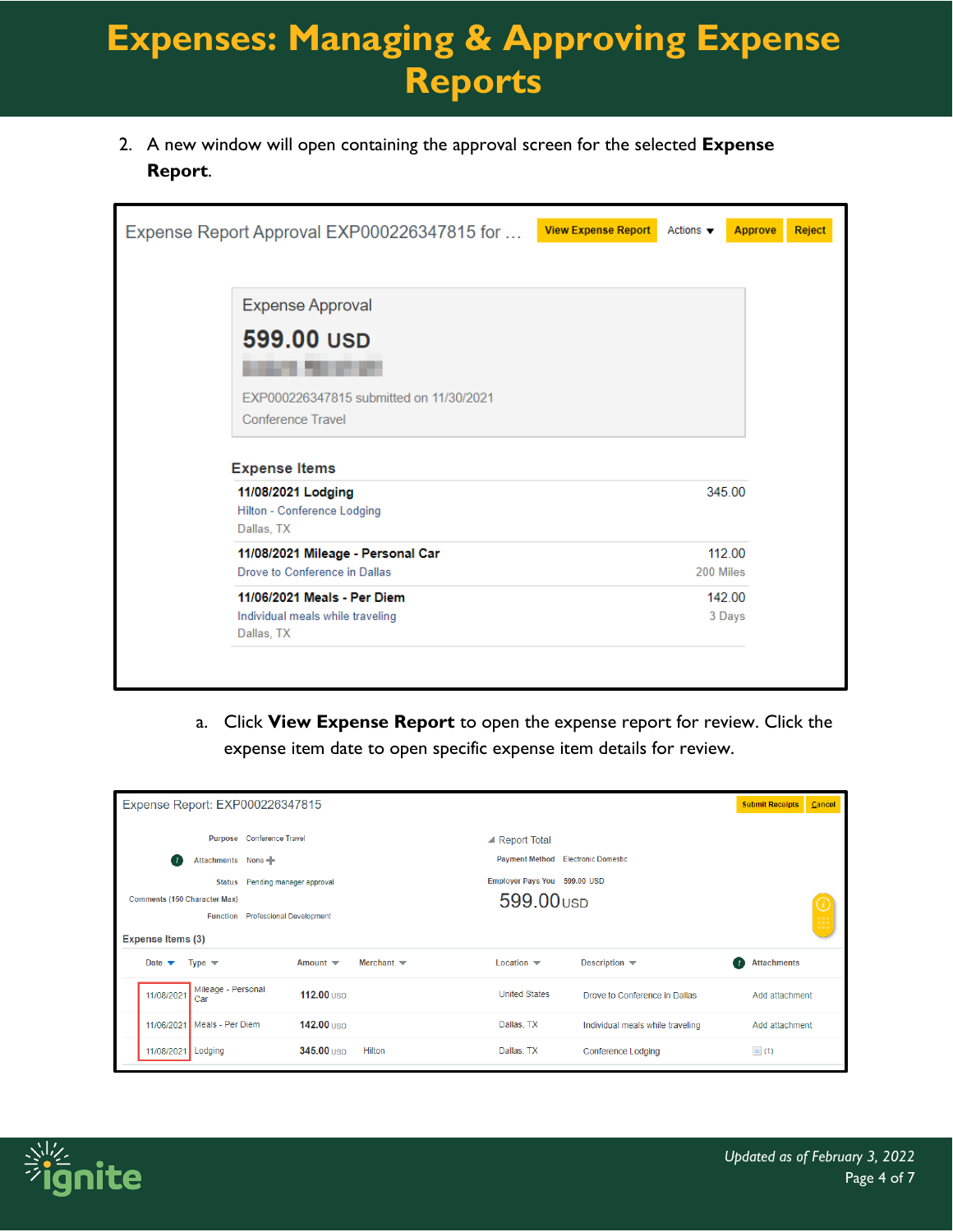b. Clicking the link of the individual **Expense Items** opens a page displaying the full details of the item, including any attachments. Information can be reviewed, but not edited.

| Lodging 11/08/2021 2           |                                                                                                                                                          |                                 | Lodging 11/06/2021<br>∢<br>Done<br>$\checkmark$<br>-                                              |
|--------------------------------|----------------------------------------------------------------------------------------------------------------------------------------------------------|---------------------------------|---------------------------------------------------------------------------------------------------|
| Number of Days 3               | Date 11/08/2021<br>Template Faculty / Staff Travel - Domestic<br>Type Lodging<br>Expense Location Dallas, Dallas, TX, United States<br>Amount 345,00 USD | <b>Attachments</b>              | Drag files here or click to add attachment v<br>$\times$<br>Hotel Receipt.pdf (0 B) 上<br>$\equiv$ |
| Daily Amount 115.00 USD        |                                                                                                                                                          |                                 | - Receipt missing                                                                                 |
| Reimbursable Amount 345.00 USD |                                                                                                                                                          | Authorization None -            | $\left( i\right)$                                                                                 |
|                                | * Description Conference Lodging<br>4                                                                                                                    |                                 | $\bullet$<br>EQ.<br>Account 110-11300-100-1000000-93843-701-00                                    |
| * Merchant Name Hilton         |                                                                                                                                                          | <b>Project Number</b>           | $\bullet$                                                                                         |
| Checkout Date 11/08/2021       |                                                                                                                                                          | <b>Task Number</b>              |                                                                                                   |
|                                |                                                                                                                                                          | <b>Expenditure Organization</b> |                                                                                                   |
|                                |                                                                                                                                                          | <b>Contract Number</b>          |                                                                                                   |
|                                |                                                                                                                                                          | <b>Funding Source</b>           |                                                                                                   |

c. To see the Account Segments, hover over the icon next to the field.

|                            |                            |              | Account 500-50110-100-1000000-93843-220                           |
|----------------------------|----------------------------|--------------|-------------------------------------------------------------------|
| Project<br><b>Task</b>     | Segment<br>Entity          | Value<br>500 | <b>Description</b><br>Libraries                                   |
| Contract<br><b>Fundind</b> | <b>Fund</b>                | 100          | Department 50110 Central Libraries<br>Operating                   |
|                            | Account                    |              | Designation 1000000 Operating Budget<br>93843 Travel F/S-Domestic |
|                            | Purpose<br><b>Activity</b> | 220<br>0000  | <b>Acad Support-Libraries</b><br>Default                          |
|                            | Future1                    | 00000        | Unspecified                                                       |
|                            | Future2                    | 00000        | <b>Unspecified</b>                                                |

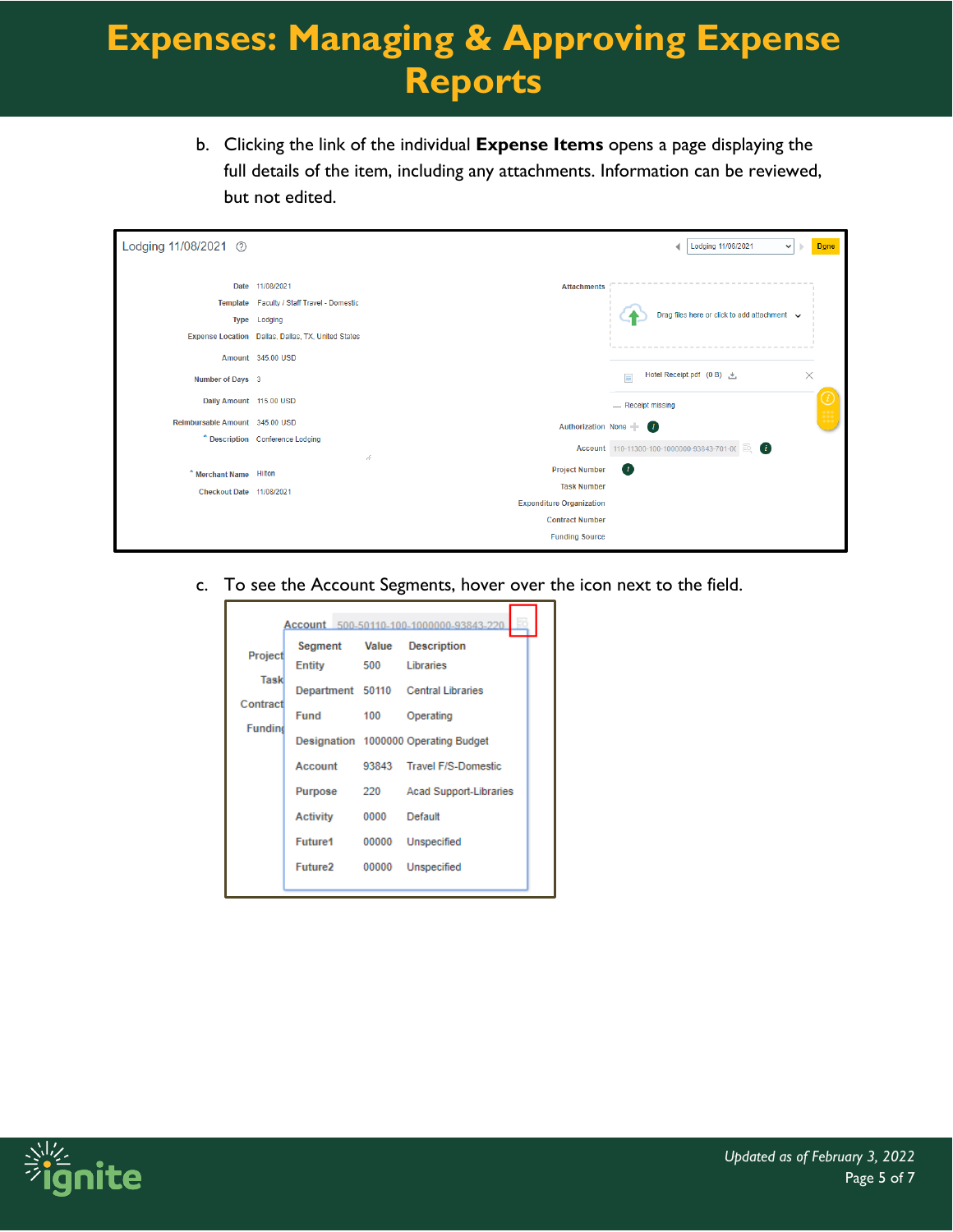### **2. Approving an Expense Report**

To approve a fully reviewed **Expense Report** that is in compliance with policies, from the approval screen, click the "**Approve**" button in the top right corner.

| <b>View Expense Report</b> | Actions $\mathbf{v}$ | <b>Approve</b> | Reject |  |
|----------------------------|----------------------|----------------|--------|--|
|                            |                      |                |        |  |

### **3. Rejecting an Expense Report**

1. If the report does not comply with policy, the approver may reject it. Rejecting a report sends it back to the employee. The employee may then make edits and resubmit or cancel the report. Click the **Reject** button.

| <b>View Expense Report</b> | Actions $\blacktriangledown$ | <b>Approve</b> | Reject |
|----------------------------|------------------------------|----------------|--------|
|                            |                              |                |        |

2. In the **Comments** section, enter the reason you are rejecting the **Expense Report** and click "**Submit**". The report will then be sent back to the employee.

| Reject | <b>Submit</b><br>Cancel                   |  |
|--------|-------------------------------------------|--|
|        | * Comment Travel not approved by manager. |  |
|        |                                           |  |
|        |                                           |  |
|        | ---------                                 |  |
|        | Drag files here<br>or click to add        |  |
|        | attachment                                |  |
|        |                                           |  |
|        |                                           |  |